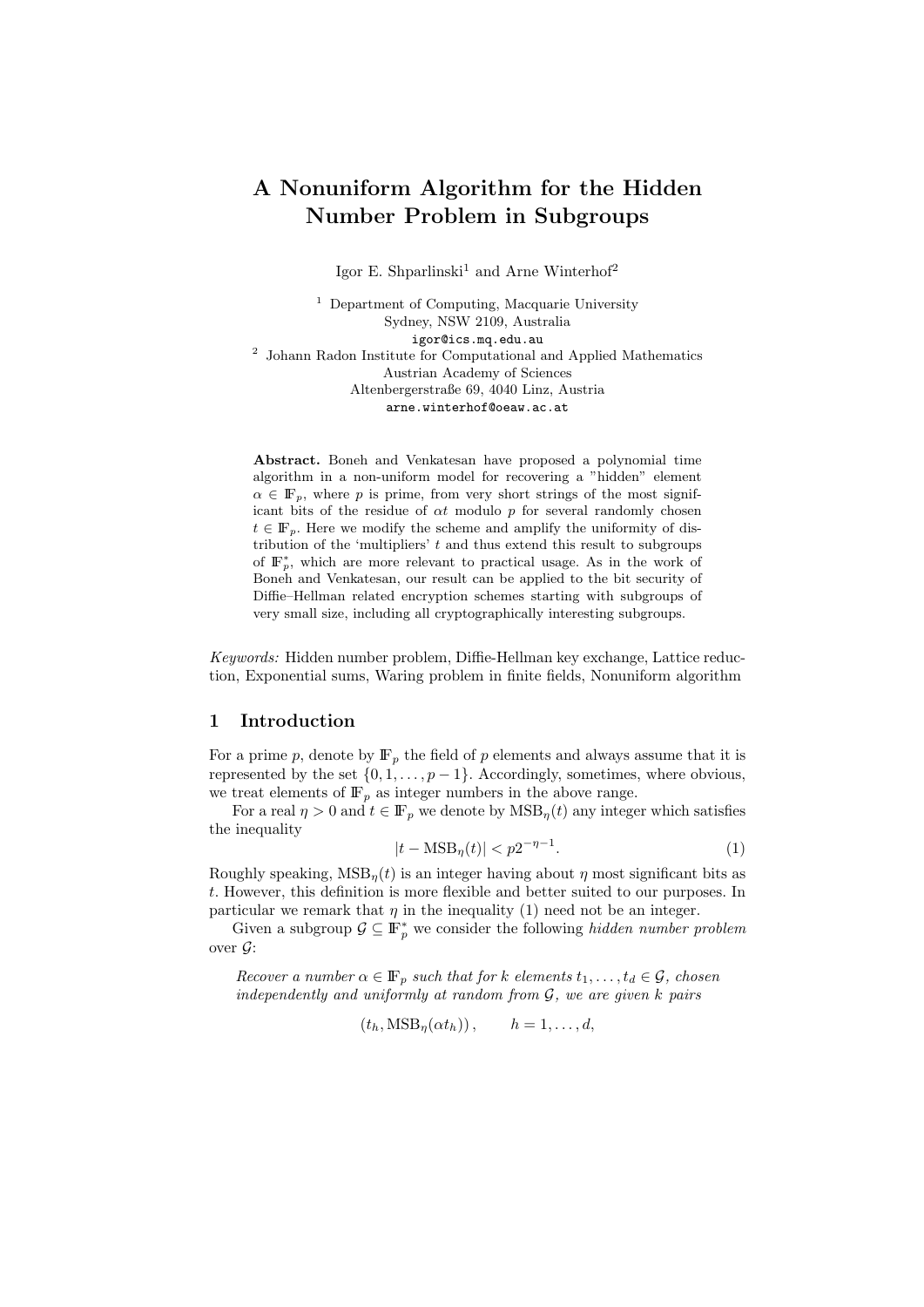for some  $\eta > 0$ .

For  $\mathcal{G} = \mathbb{F}_p^*$  this problem has been introduced and studied by Boneh and Venkatesan [3, 4]. In [3] a polynomial time algorithm is designed which recovers  $\alpha$  for some  $\eta \sim (\log p)^{1/2}$  and  $k = O(\log^{1/2} p)$ . The algorithm of [3] has been extended in several directions. In particular, in [8] it is generalised to all sufficiently large subgroups  $\mathcal{G} \subseteq \mathbb{F}_p^*$ . This and other generalisations have led to a number of cryptographic applications, see [20–22]. Using bounds of exponential sums from [9, 11] it has been shown that the algorithm of [3] works for subgroups  $\mathcal{G} \subseteq \mathbb{F}_p^*$  of order  $\#\mathcal{G} \geq p^{\nu+\varepsilon}$  where for any  $\varepsilon > 0$  and sufficiently large p one can take

- $-\nu = 1/3$  for all primes,
- $-\nu = 0$  for almost all primes p.

Using a recent improvement of [5] of the bounds of exponential sums over small subgroups of  $\mathbb{F}_p^*$  one can obtain the same result with  $\nu = 0$  for all primes p and thus extend the results of [3, 8] to subgroups of order  $\#\mathcal{G} \geq p^{\varepsilon}$ .

For  $\mathcal{G} = \mathbb{F}_p^*$  in [4] an algorithm is constructed which works with much smaller values  $\eta \sim \log \log p$ , however this algorithm is non-uniform. This means that if the points  $t_1, \ldots, t_k \in \mathcal{G}$  are known in advance, one can design (in exponential time) a certain data structure, that now given k values  $\text{MSB}_n(\alpha t_i), i = 1, \ldots, k$ , the hidden number  $\alpha$  can be found in polynomial time. In the present paper we extend the algorithm of [4] to essentially arbitrary subgroups of  $\mathbb{F}_p^*$ . As in [4] we discuss possible applications of our algorithm to proving bit security results for several exponentiation based cryptographic schemes.

As in [3, 4], the method is based on some properties of lattices, but also makes use of exponential sums, however not in such a direct way as in [8]. Namely, we introduce certain new arguments allowing to amplify the uniformity of distribution properties of small subgroups  $\mathcal G$ . This allows us to use the bound of exponential sums from  $[10]$  with elements of  $G$ , which is very moderate in strength (and does not imply any uniformity of distribution properties of  $\mathcal G$ which would be the crucial argument of the method of [8]). The bound of [10] has however the very important advantage over the bounds of [5, 9, 11] that it applies to subgroups of order

$$
\#\mathcal{G}\geq \frac{\log p}{(\log\log p)^{1-\varepsilon}}.
$$

It is interesting to note that our approach has links with the famous Waring problem which has been studied in number theory for several hundred years. In fact, the Waring problem in finite fields has been the main motivation of the bound of exponential sums of [10] which we use in this paper. For surveys of recent results on this problem see [6, 10, 25]. We also remark that a uniform algorithm, which is also based on a similar use of the bound of [10] and which improves the results of [8], has recently been proposed in [23].

Throughout the paper  $\log x$  always denotes the binary logarithm of  $x > 0$ and the constants in the  $O$ -symbols may occasionally, where obvious, depend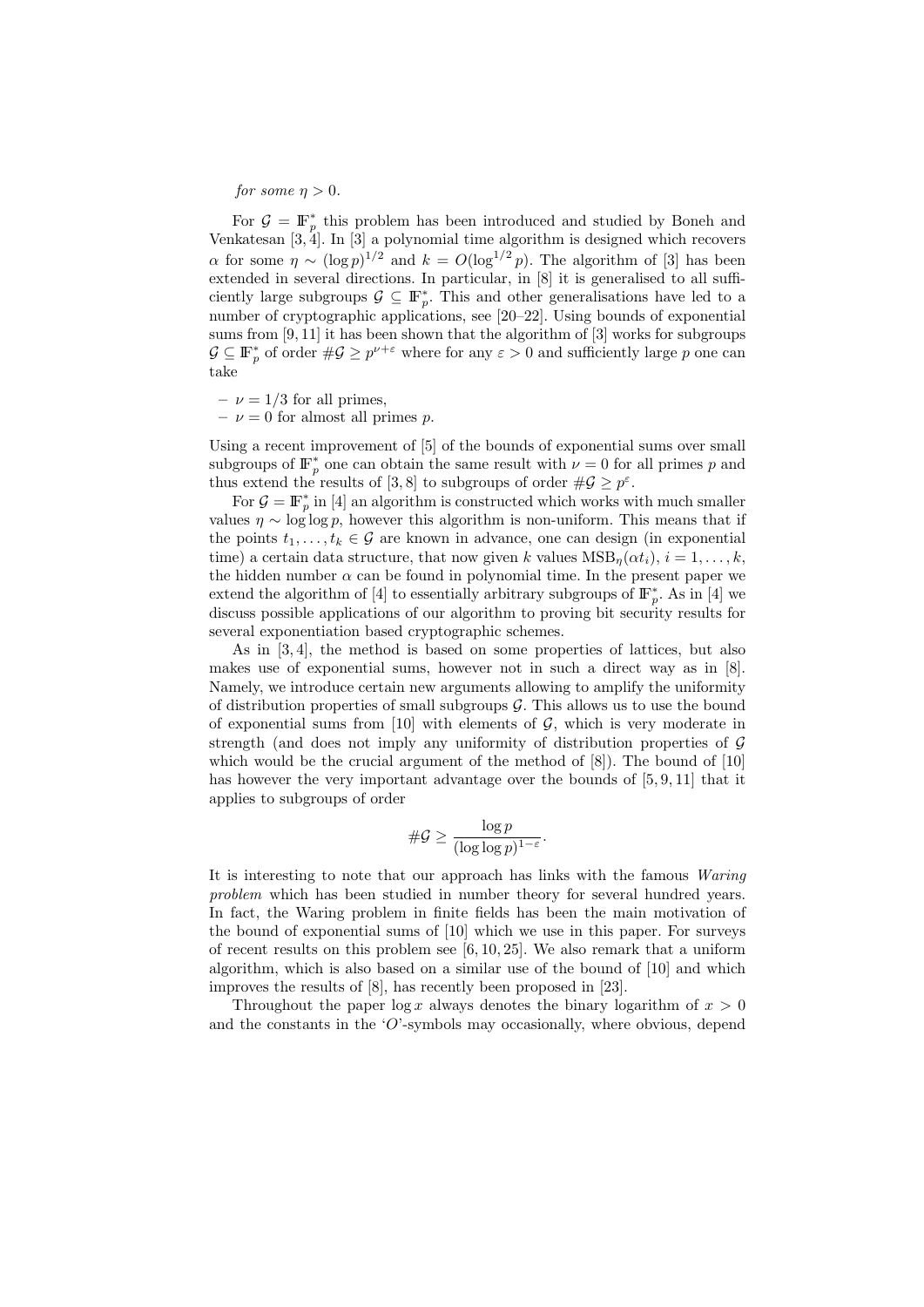on a small positive parameter  $\varepsilon$  and are absolute otherwise. We always assume that p is a prime number with  $p \geq 5$ , thus the expression log log p is defined (and positive).

Acknowledgements: The first author was supported in part by ARC grant DP0211459. The second author was supported in part by DSTA grant R-394-000-011-422, by the Austrian Academy of Sciences, and by FWF grant S8313.

## 2 Exponential sums and distribution of short sums of elements of subgroups

For a complex z we put  $\mathbf{e}_p(z) = \exp(2\pi i z/p)$ .

Let  $T = \#\mathcal{G}, T|(p-1)$ , be the cardinality of a subgroup  $\mathcal{G} \subseteq \mathbb{F}_{p}^{*}$ . If we put  $n = (p-1)/T$  then each element  $r \in \mathcal{G}$  has exactly n representations  $r = x^n$ with  $x \in \mathbb{F}_p^*$ . Therefore, for any  $\lambda \in \mathbb{F}_p$ ,

$$
\sum_{r \in \mathcal{G}} \mathbf{e}_p \left( \lambda r \right) = \frac{T}{p-1} \sum_{x \in \mathbb{F}_p^*} \mathbf{e}_p \left( \lambda x^n \right).
$$

Now by Theorem 1 of [10] we have the following bound, see also [6, 11].

**Lemma 1.** For any  $1 > \varepsilon > 0$  there exists a constant  $c(\varepsilon) > 0$  such that for any subgroup  $\mathcal{G} \subseteq \mathbb{F}_p^*$  of order

$$
T \ge \frac{\log p}{(\log \log p)^{1-\varepsilon}}
$$

the bound

$$
\max_{\gcd(\lambda, p)=1} \left| \sum_{r \in \mathcal{G}} \mathbf{e}_p(\lambda r) \right| \le T \left( 1 - \frac{c(\varepsilon)}{(\log p)^{1+\varepsilon}} \right)
$$

holds.

For an integer  $k \geq 1$ , a subgroup  $\mathcal{G} \subseteq \mathbb{F}_p^*$  and  $t \in \mathbb{F}_p$  we denote by  $N_k(\mathcal{G}, t)$ the number of solutions of the equation

$$
r_1 + \ldots + r_k \equiv t \pmod{p}, \qquad r_1, \ldots, r_k \in \mathcal{G}.
$$

Recalling the relation between the set of nth powers, where  $n = (p-1)/T$ , we see that studying the above congruence is equivalent to studying the congruence

$$
x_1^n + \ldots + x_k^n \equiv t \pmod{p}, \qquad x_1, \ldots, x_k \in \mathbb{F}_p^*.
$$

The problem of finding the smallest possible value of  $k$  for which the congruence (or in more traditional settings the corresponding equation over  $\mathbb{Z}$ ) has a solution for any t is known as the Waring problem. However for our purposes just a solvability is not enough. Rather we need an asymptotic formula for the number of solutions.

We show that Lemma 1 can be used to prove that for reasonably small  $k$ ,  $N_k(\mathcal{G}, t)$  is close to its expected value.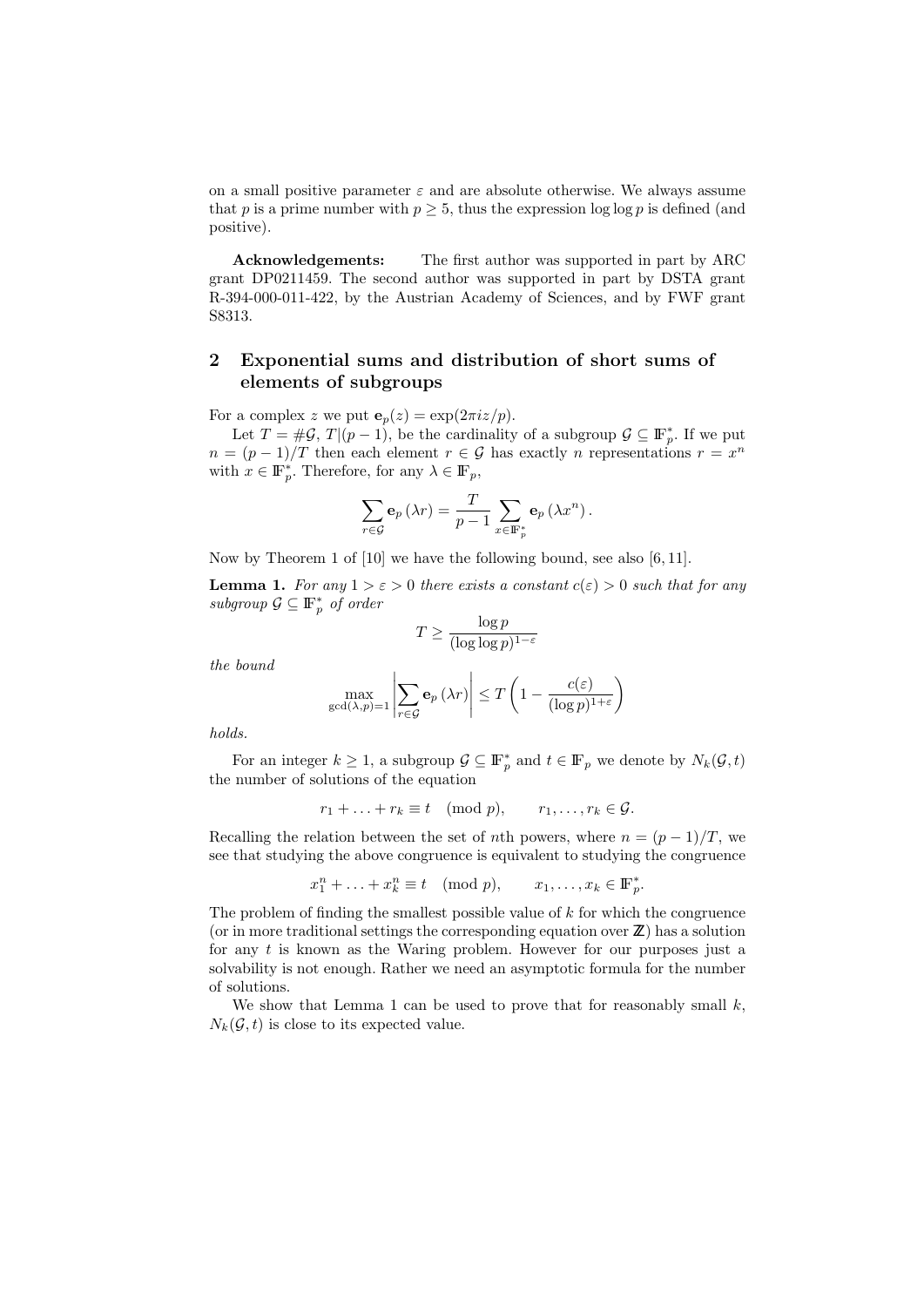**Lemma 2.** For any  $1 > \varepsilon > 0$  there exists a constant  $C(\varepsilon) > 0$  such that for any subgroup  $\mathcal{G} \subseteq \mathbb{F}_p^*$ , of order

$$
T \ge \frac{\log p}{(\log \log p)^{1-\varepsilon}}
$$

the bound

$$
\max_{t\in\mathbb{F}_p}\bigg|N_k(\mathcal{G},t)-\frac{T^k}{p}\bigg|\leq \frac{T^k}{p^2}
$$

holds for any integer  $k \geq C(\varepsilon)(\log p)^{2+\varepsilon}$ .

Proof. The well-known identity (see for example [14, Chapter 5.1])

$$
\sum_{\lambda=0}^{p-1} \mathbf{e}_p(\lambda u) = \begin{cases} 0, & \text{if } u \not\equiv 0 \pmod{p}, \\ p, & \text{if } u \equiv 0 \pmod{p}, \end{cases}
$$

implies that

$$
N_k(\mathcal{G}, a) = \sum_{r_1, \dots, r_k \in \mathcal{G}} \frac{1}{p} \sum_{\lambda=0}^{p-1} \mathbf{e}_p \left( \lambda (r_1 + \dots + r_k - t) \right)
$$
  
= 
$$
\frac{1}{p} \sum_{\lambda=0}^{p-1} \mathbf{e}_p \left( -\lambda t \right) \left( \sum_{r \in \mathcal{G}} \mathbf{e}_p \left( \lambda r \right) \right)^k.
$$

Separating the term  $T^k/p$ , corresponding to  $\lambda = 0$ , and applying Lemma 1 to other terms, we obtain

$$
\max_{t \in \mathbb{F}_p} \left| N_k(\mathcal{G}, t) - \frac{T^k}{p} \right| \le T^k \left( 1 - \frac{c(\varepsilon)}{(\log p)^{1+\varepsilon}} \right)^k = T^k \exp\left( O\left( k (\log p)^{-1-\varepsilon} \right) \right)
$$

and the desired result follows.  $\Box$ 

$$
\overline{a}
$$

## 3 Rounding in lattices

Let  $\mathcal{B} = (\mathbf{b}_1, \ldots, \mathbf{b}_s)^T \in \mathbb{R}^{s \times s}$  be a nonsingular  $s \times s$  matrix over the set of real numbers  $\mathbb{R}$  with rows  $\mathbf{b}_1, \ldots, \mathbf{b}_s$ . The set of vectors

$$
\mathcal{L} = \left\{ \sum_{i=1}^s n_i \mathbf{b}_i \mid n_i \in \mathbb{Z} \right\},\
$$

spanned by the rows of  $\beta$ , is called an s-dimensional full rank lattice associated with the matrix  $\mathcal{B}$ . The set  $\{b_1, \ldots, b_s\}$  is called a *basis* of  $\mathcal{L}$ .

One of the most fundamental problems in this area is the closest vector problem. This problem can be defined with respect to any vector norm  $||w||$  as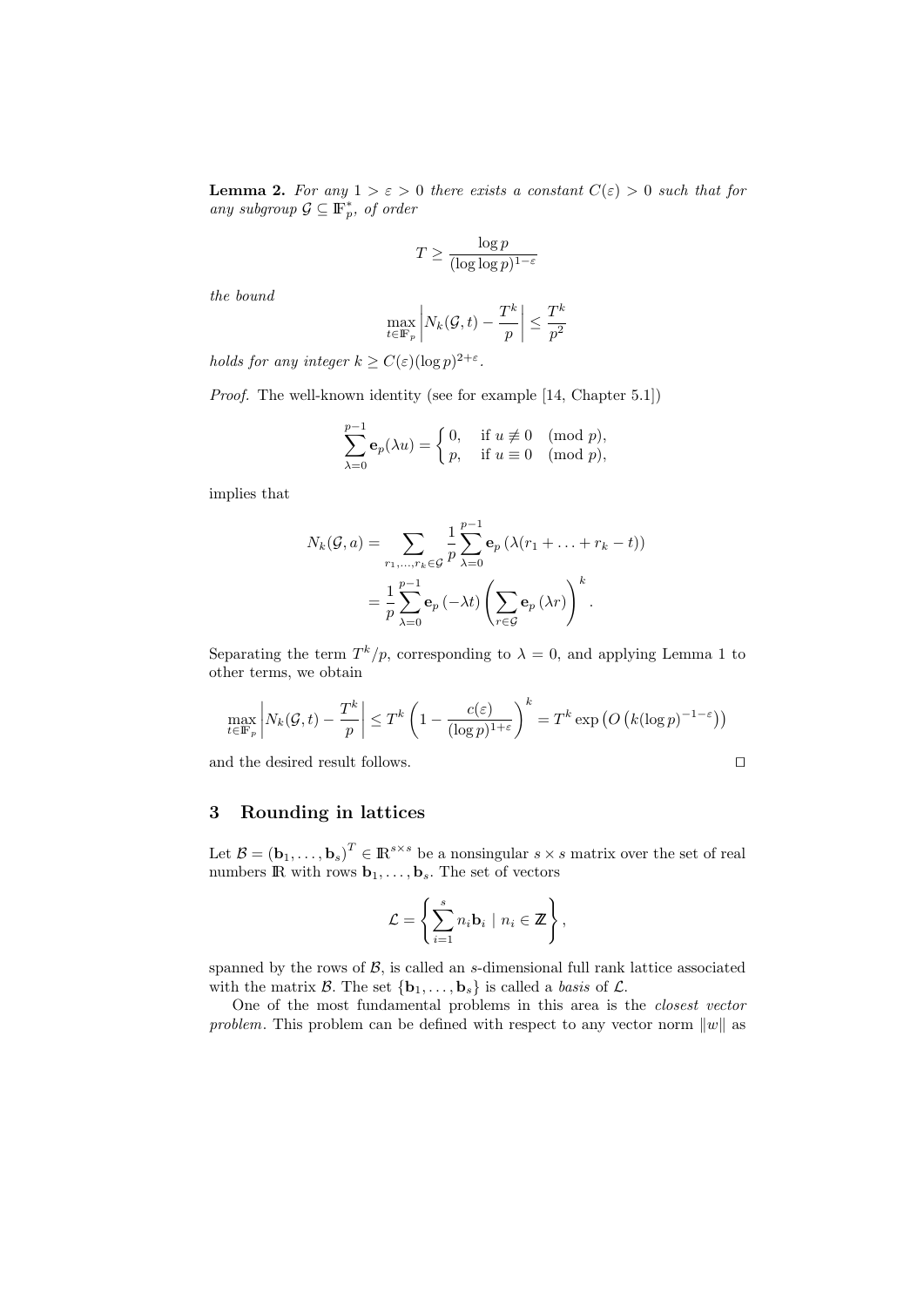follows: given a basis of a lattice  $\mathcal L$  in  $\mathbb R^s$  and a target vector  $\mathbf u \in \mathbb R^s$ , find a lattice vector  $\mathbf{v} \in \mathcal{L}$  with

$$
\|\mathbf{u} - \mathbf{v}\| = \text{dist}\left(\mathbf{u}, \mathcal{L}\right)
$$

where

$$
\text{dist}\left(\mathbf{u}, \mathcal{L}\right) = \min \left\{ \left\| \mathbf{u} - \mathbf{z} \right\| \ \middle| \ \mathbf{z} \in \mathcal{L} \right\}.
$$

It is well known that the closest vector problem in the Euclidean norm is NPhard (see [16, 17] for references). However, its approximate version [2] admits a polynomial time algorithm which goes back to the lattice basis reduction algorithm of Lenstra, Lenstra and Lovász [12], see also [1] for more recent developments.

However, it has been noticed in [4] that for some special class of lattices a simple rounding technique gives an exact solution to the closest vector problem. Here we summarise several results from [4] which underlie this technique and its applications to the hidden number problem.

For our purposes the  $L_1$ -norm is most relevant thus from now on we always assume that  $\|\mathbf{w}\| = \sum_{i=1}^s |w_i|$  is the  $L_1$ -norm of  $\mathbf{w} = (w_1, \dots, w_s) \in \mathbb{R}^s$ , in particular dist  $(\mathbf{u}, \mathcal{L})$  is always assumed to be defined with respect to the  $L_1$ norm.

Given a target vector  $\mathbf{u} \in \mathbb{R}^s$ , using standard linear algebra tools, we find its representation in the basis  $\{b_1, \ldots, b_s\}$ 

$$
\mathbf{u} = \sum_{i=1}^{s} w_i \mathbf{b}_i
$$

and then put

$$
\lfloor \mathbf{u} \rceil = \sum_{i=1}^{s} \lfloor w_i \rceil \, \mathbf{b}_i
$$

where for  $w \in \mathbb{R}$ ,  $|w|$  denotes the closest integer (in the case of  $2w \in \mathbb{Z}$  we put  $|w| = |w|$ ). Clearly,  $|u| \in \mathcal{L}$  but certainly it is not the closest (or even just a close) vector.

Now, for a matrix  $C \in \mathbb{R}^{s \times s}$  with columns  $\mathbf{c}_1^T, \ldots, \mathbf{c}_s^T$ , we introduce the following measure

$$
\rho(\mathcal{C}) = \max_{1 \leq j \leq s} \|\mathbf{c}_j\|.
$$

The following statement, which is essentially [4, Lemma 2.1], gives a sufficient condition under which  $|\mathbf{u}|$  is a solution to the closest vector problem for **u**.

Lemma 3. If

$$
\rho\left(\mathcal{B}^{-1}\right) < \frac{1}{2\operatorname{dist}\left(\mathbf{u},\mathcal{L}\right)}
$$

then

$$
\|\mathbf{u} - \mathbf{u}\| = \text{dist}(\mathbf{u}, \mathcal{L}).
$$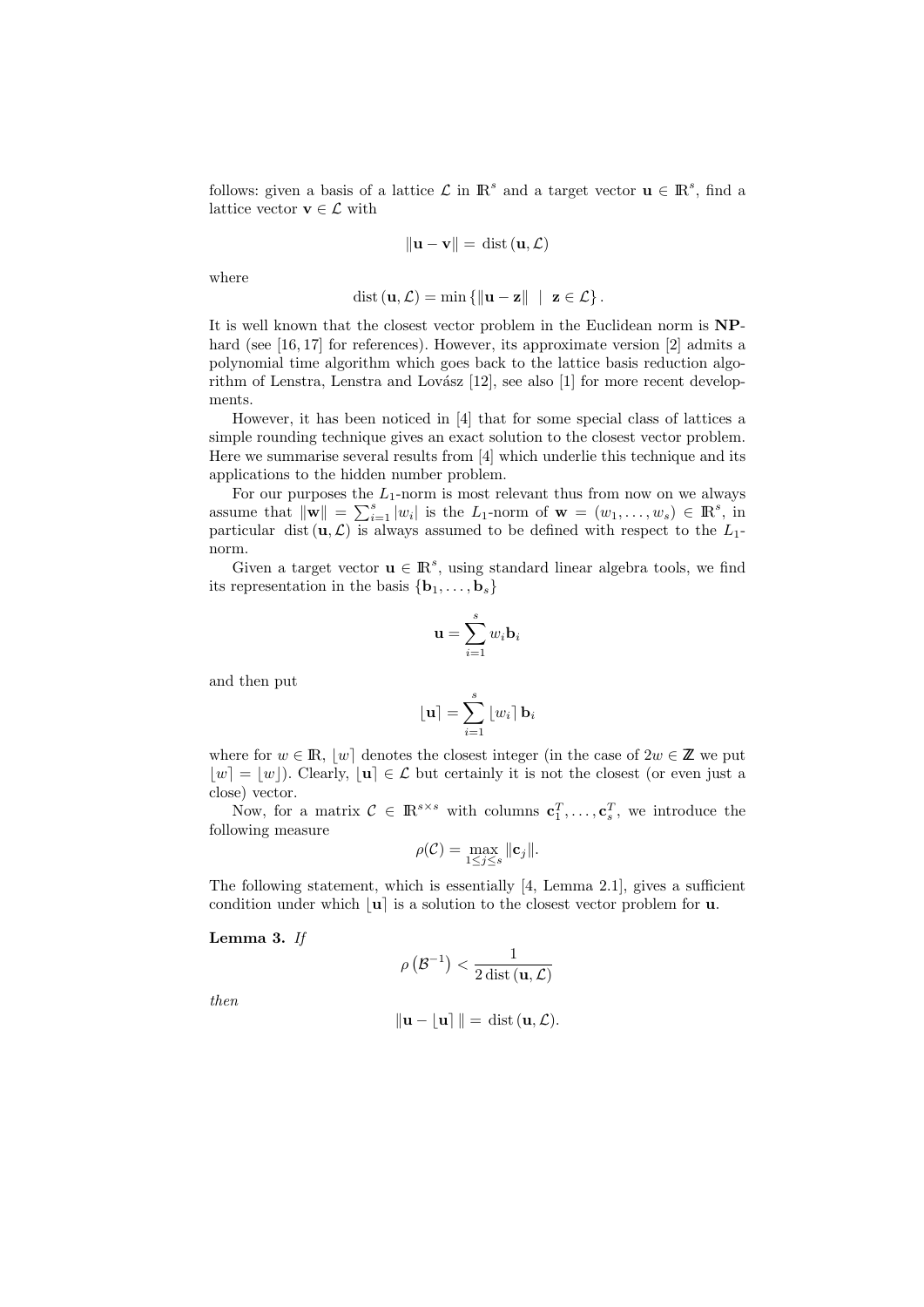We consider the lattice  $\mathcal{L}(t_1, \ldots, t_d)$  spanned by the rows of the matrix

$$
\mathcal{B}(t_1,\ldots,t_d)=\left(\begin{array}{cccc}p&0&\ldots&0&0\\0&p&\ddots&\vdots&\vdots\\ \vdots&\ddots&\ddots&0&\vdots\\0&0&\ldots&p&0\\t_1&t_2&\ldots&t_d&1\end{array}\right).
$$

The next statement follows from [4, Theorem 2.2].

**Lemma 4.** Let p be a prime and  $d > 4 + \log p + \log \log p$ . Let  $t_1, \ldots, t_d \in$  ${0, 1, \ldots, p-1}$  be integers chosen uniformly and independently at random. Then with probability at least  $1/2$  there exists a basis of the lattice  $\mathcal{L}(t_1, \ldots, t_d)$  spanned by rows of a certain matrix C with entries of polynomial size  $(\log p)^{O(1)}$  and with

$$
\rho(\mathcal{C}^{-1}) < \frac{3d\log p}{p}.
$$

#### 4 Nonuniform algorithm

For an integer w we denote by  $\lfloor w \rfloor_p$  the remainder of w on division by p.

Assume that for  $\alpha \in \mathbb{F}_p^*$  and a subgroup  $\mathcal{G} \subseteq \mathbb{F}_p^*$  of order T, generated by  $g \in \mathbb{F}_p^*$ , we are given an *oracle*  $\mathcal{H} \mathcal{NP}_\mu$  such that for every  $x \in \{0, 1, \ldots, T-1\}$ , it returns  $\text{MSB}_{\mu}\left( \lfloor \alpha g^x \rfloor_p \right)$ .

**Theorem 1.** For any  $1 > \varepsilon > 0$  there exists a constant  $a(\varepsilon) > 0$  such that, for  $\mu = a(\varepsilon) \log \log p$ , for any  $g \in \mathbb{F}_p^*$  of order

$$
T \ge \frac{\log p}{(\log \log p)^{1-\varepsilon}}
$$

after taking a polynomial number  $(\log p)^{O(1)}$  of advice bits depending only on p and G but independent on  $\alpha$ , one can design a deterministic algorithm which makes  $O((\log p)^{3+\varepsilon})$  calls of the oracle  $\mathcal{HNP}_\mu$  and then recovers  $\alpha$  in polynomial time.

Proof. Put

$$
d = 5 + |\log p + \log \log p|, \qquad k = \lceil C(\varepsilon)(\log p)^{2+\varepsilon} \rceil,
$$

where  $C(\varepsilon)$  is given by Lemma 2.

The advice bits which we request describe:

– the values of  $t_1, \ldots, t_d \in \mathbb{F}_p$  for which the lattice  $\mathcal{L}(t_1, \ldots, t_d)$  is spanned by a matrix  $\mathcal C$  with

$$
\rho(\mathcal{C}^{-1}) < \frac{3d\log p}{p},
$$

which exist by Lemma 4, and the above matrix  $\mathcal{C}$ ;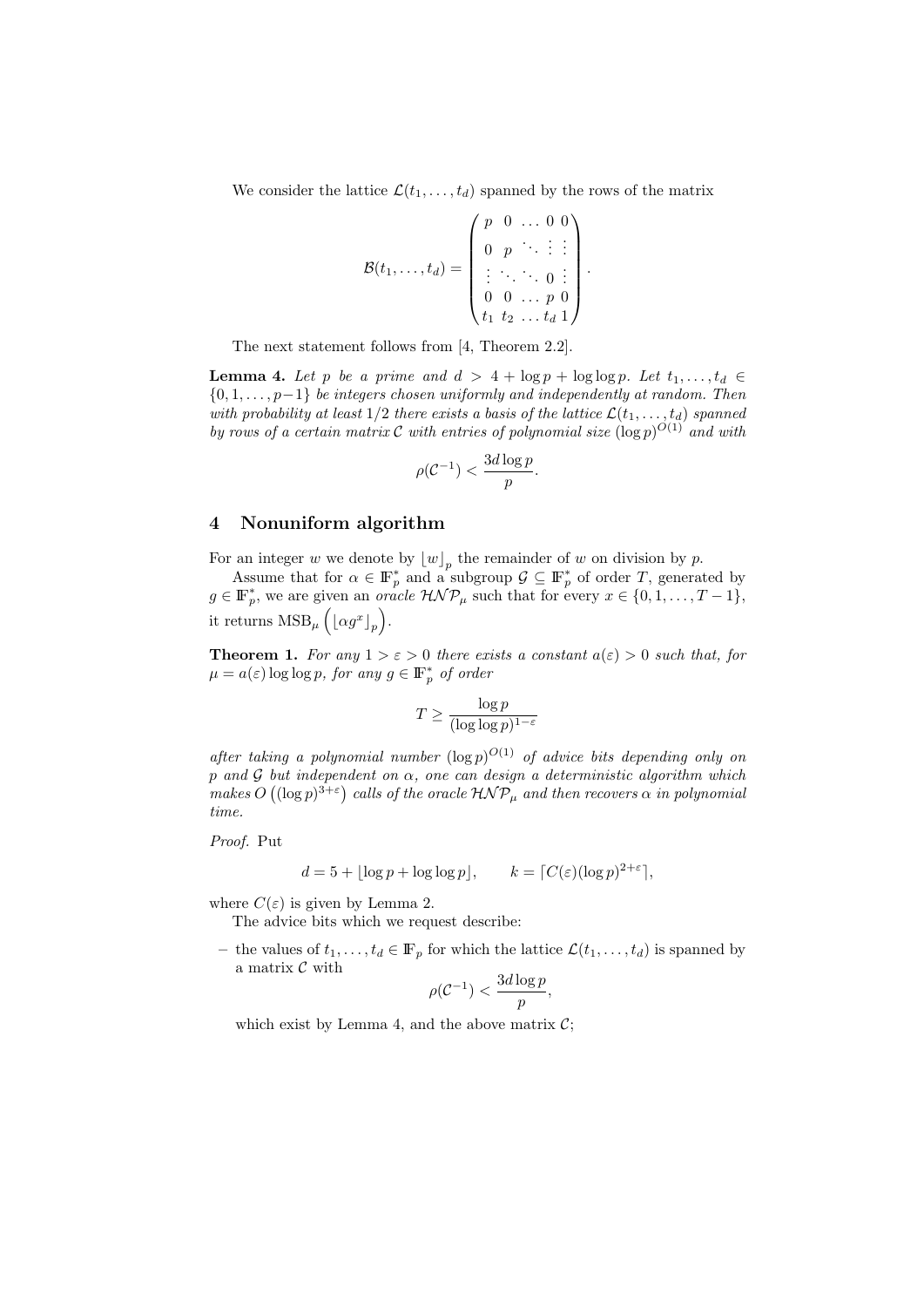– the exponents  $x_{hj}, h = 1, \ldots, d, j = 1, \ldots, k$  with

$$
t_h \equiv \sum_{j=1}^k g^{x_{hj}} \pmod{p}, \qquad h = 1, \dots, d,
$$

which exist by Lemma 2.

We call the oracle with  $x = 0$  getting an approximation  $u_0 = \text{MSB}_{\mu}(\alpha)$ . Now we call the oracle  $HNP<sub>\mu</sub>$  for the dk integers

$$
r_{hj} = g^{x_{hj}} \in G, \quad j = 1, ..., k, \ h = 1, ..., d,
$$

and get integers  $u_{hj}$  with

$$
|\lfloor \alpha r_{hj} \rfloor_p - u_{hj}| < p/2^{\mu+1}, \quad h = 1, \ldots, d, \ j = 1, \ldots, k.
$$

For  $h = 1, 2, \ldots, d$  we put

$$
v_h = \sum_{j=1}^k \lfloor \alpha r_{hj} \rfloor_p, \qquad t_h = \left[ \sum_{j=1}^k r_{hj} \right]_p, \qquad u_h = \sum_{j=1}^k u_{hj},
$$

where all the additions are over  $\mathbb{Z}$ .

Note that for sufficiently large  $p$ ,

$$
|v_h - u_h| < k p / 2^{\mu + 1} \le p / 2^{\eta + 1},
$$

where

$$
\eta = \mu - \log k \ge \log (3d(d+1)\log p).
$$

for an appropriate value of  $a(\varepsilon)$  and sufficiently large p. Letting  $\mathbf{u} = (u_1, \ldots, u_d, u_0)$ , we obtain

$$
\text{dist }(\mathbf{u}, \mathcal{L}(t_1, \dots, t_d)) \le (d+1)p/2^{\eta+1}.
$$

Therefore,

$$
\rho(\mathcal{C}^{-1}) < \frac{3d \log p}{p} \le \frac{2^{\eta}}{(d+1)p} \le \frac{1}{2 \text{ dist }(\mathbf{u}, \mathcal{L}(t_1, \dots, t_d))}
$$

and the result follows by Lemma 3.  $\Box$ 

## 5 Application to Diffie-Hellman related schemes

Our result applies to the establishing bit security of the same exponentiation based cryptographic schemes as those of [4]. Such schemes include, but are not limited to, the Okamoto conference sharing scheme and a certain modification of the ElGamal scheme, see [4] for more details.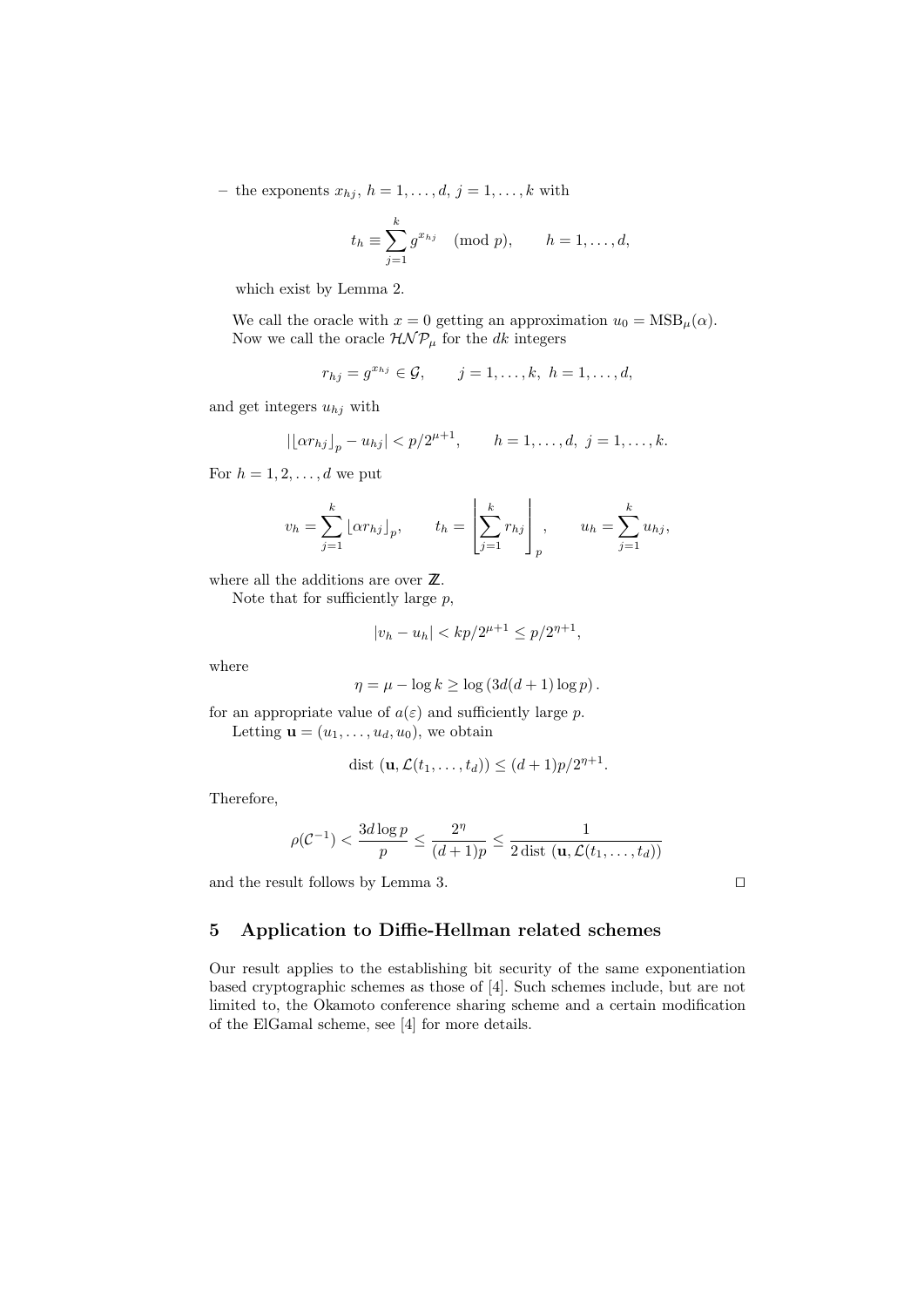The main distinction between our result and that of [4] is that we do not need anymore assume that the generating element is a primitive root, which is a rather impractical assumption. Indeed, in practical applications of the Diffie-Hellman and other related schemes, one would probably choose a subgroup of  $\mathbb{F}_p^*$  of prime order T. Moreover, it is quite reasonable to choose T of size about  $\exp\left(c(\log p)^{1/3}(\log \log p)^{2/3}\right)$  for some constant  $c > 0$ , in order to balance time complexities of the number field sieve based attacks and Pollard's rho-method based attacks, see [7, 15, 18, 19, 24]. Thus our result closes the gap between the settings of [4] and settings more relevant to practical usage of the above schemes.

It also seems to be plausible that one can obtain similar, albeit slightly weaker, results for other cryptographically interesting subgroups in finite fields and rings, for which relevant bounds of character sums are available. For example, such bounds are known for XTR subgroups, see [13].

#### References

- 1. M. Ajtai, R. Kumar, and D. Sivakumar, 'A sieve algorithm for the shortest vector problem', Proc. 33rd ACM Symp. on Theory of Comput., Crete, Greece, 2001, 601–610.
- 2. L. Babai, 'On Lovasz' lattice reduction and the nearest lattice point problem', Combinatorica, 6 (1986), 1–13.
- 3. D. Boneh and R. Venkatesan, 'Hardness of computing the most significant bits of secret keys in Diffie–Hellman and related schemes', Lect. Notes in Comp. Sci., Springer-Verlag, Berlin, 1109 (1996), 129–142.
- 4. D. Boneh and R. Venkatesan, 'Rounding in lattices and its cryptographic applications', Proc. 8th Annual ACM-SIAM Symp. on Discr. Algorithms, SIAM, 1997, 675–681.
- 5. J. Bourgain and S. V. Konyagin, 'Estimates for the number of sums and products and for exponential sums over subgroups in fields of prime order', Comptes Rendus Mathematique, 337 (2003), 75–80.
- 6. T. Cochrane, C. Pinner, and J. Rosenhouse, 'Bounds on exponential sums and the polynomial Waring's problem mod  $p'$ , Proc. Lond. Math. Soc.,  $67$  (2003), 319–336.
- 7. R. Crandall and C. Pomerance, Prime numbers: A Computational perspective, Springer-Verlag, Berlin, 2001.
- 8. M. I. González Vasco and I. E. Shparlinski, 'On the security of Diffie–Hellman bits', Proc. Workshop on Cryptography and Computational Number Theory, Singapore 1999, Birkhäuser, 2001, 257-268.
- 9. D. R. Heath-Brown and S. V. Konyagin, 'New bounds for Gauss sums derived from kth powers, and for Heilbronn's exponential sum', Quart. J. Math., 51 (2000), 221– 235.
- 10. S. V. Konyagin, 'On estimates of Gaussian sums and the Waring problem modulo a prime', Trudy Matem. Inst. Acad. Nauk USSR, Moscow, 198 (1992), 111–124 (in Russian); translation in Proc. Steklov Inst. Math., 1 (1994), 105–117.
- 11. S. V. Konyagin and I. Shparlinski, Character sums with exponential functions and their applications, Cambridge Univ. Press, Cambridge, (1999).
- 12. A. K. Lenstra, H. W. Lenstra, and L. Lovász, 'Factoring polynomials with rational coefficients', Mathematische Annalen, 261 (1982), 515–534.